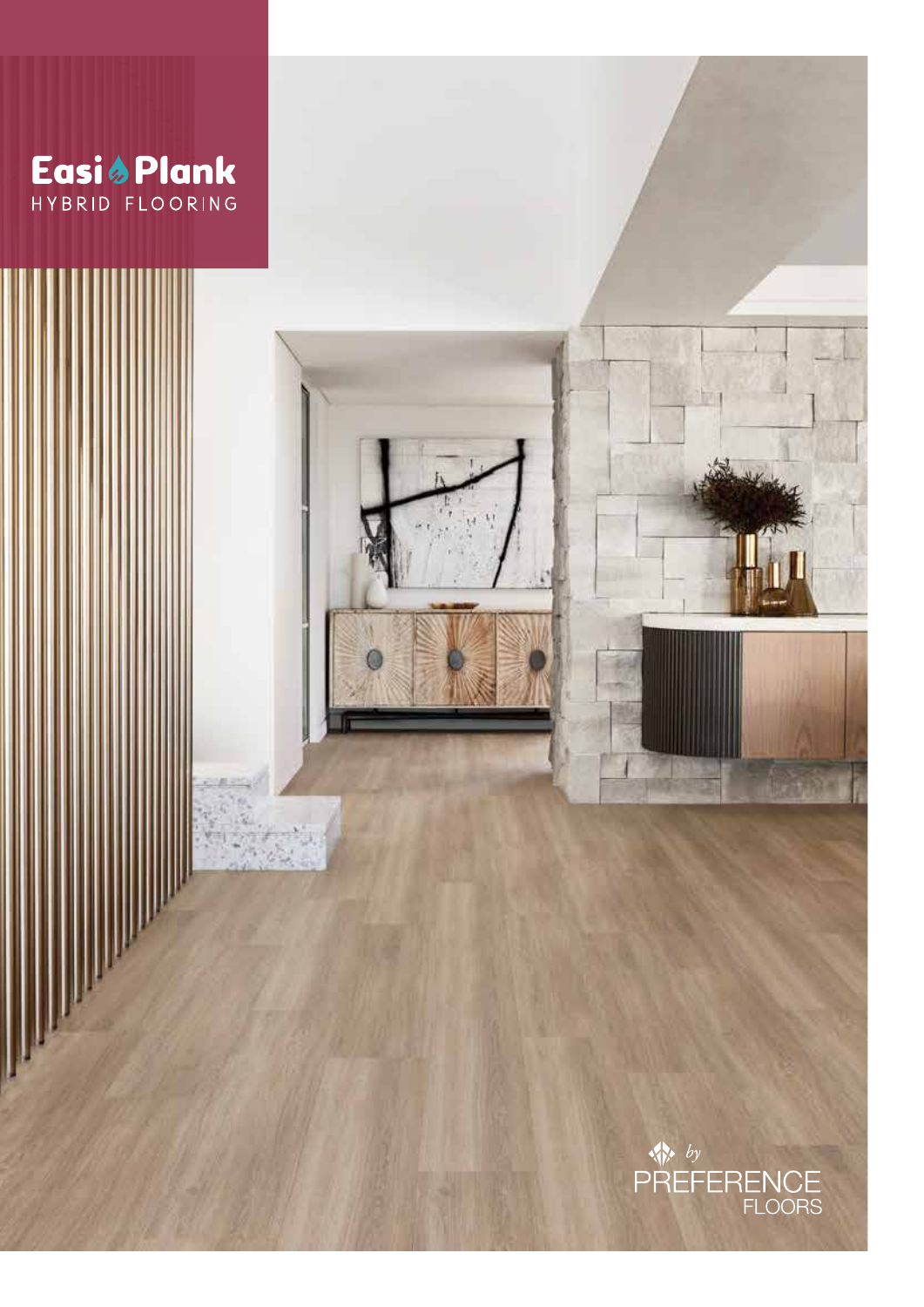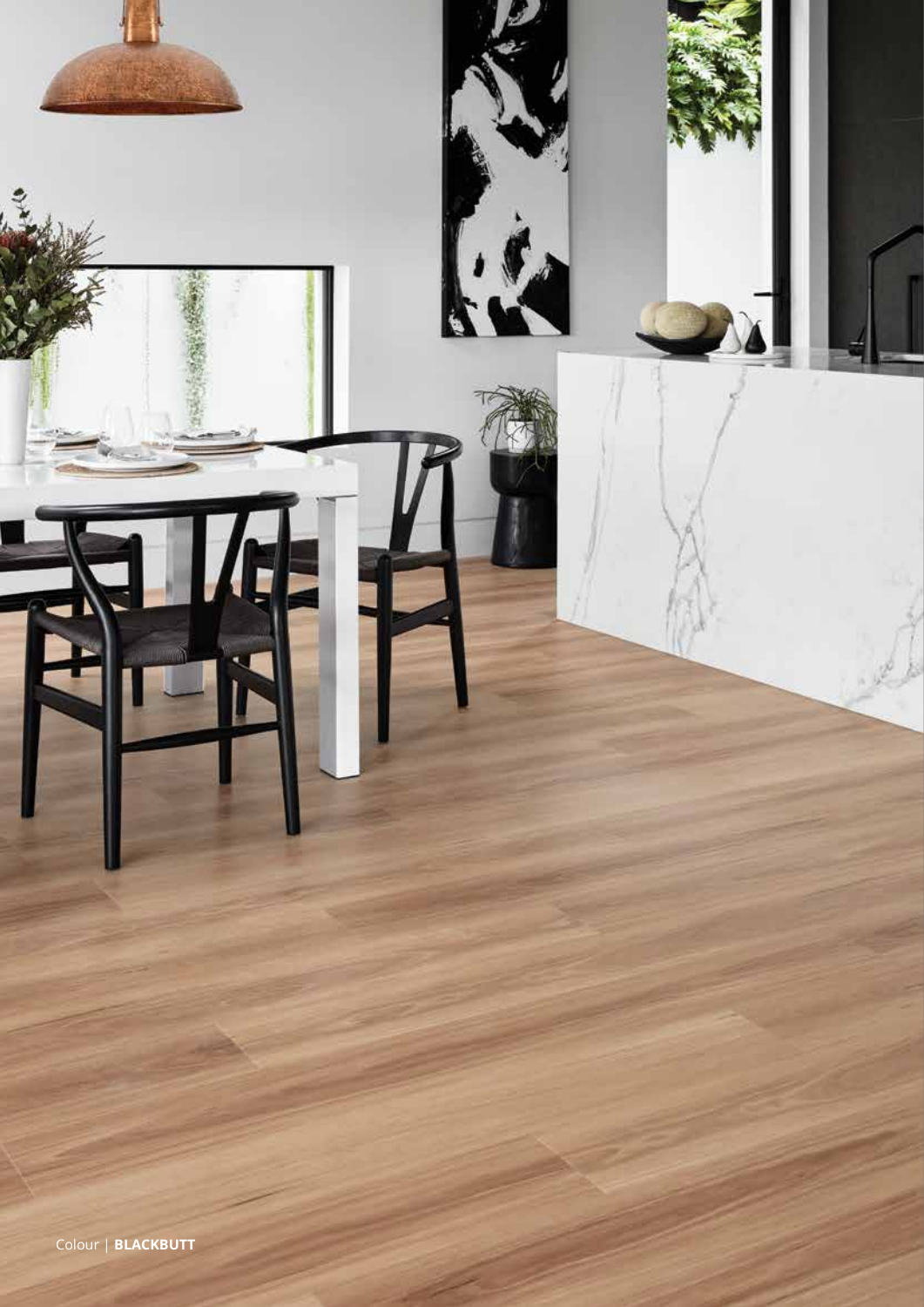



## **Tough & Durable**

Easi-Plank SPC Hybrid fooring is a tough and highly durable choice for modern interiors. Due to its unique stone polymer composite (SPC) construction, Easi-Plank is 100% waterproof, providing ultimate peace of mind for everyday residential living.



# **Waterproof**

Interior waterproof, can be installed in wet areas including bathrooms and laundry. SPC fooring provides a hard wearing surface with good dimensional stability. Excellent for renovations over existing ceramic tiles, minimal telegraphing. High impact surface resistance, 0.5mm décor vinyl wear layer. Wide plank formats & click profile for easy install.

Attached IXPE 1.5mm acoustic underlay to enhance walking comfort, warmth and minimise sound transmission.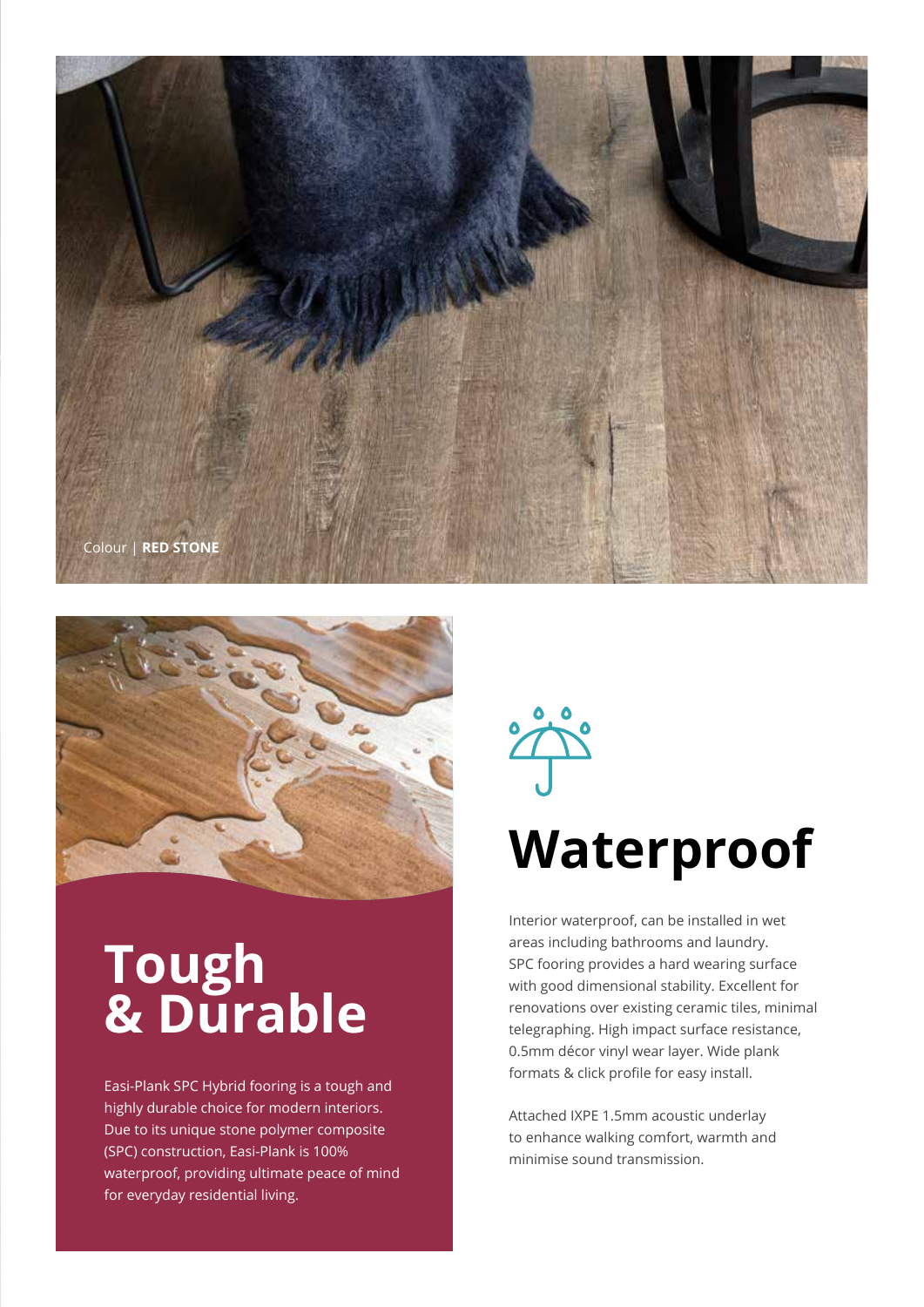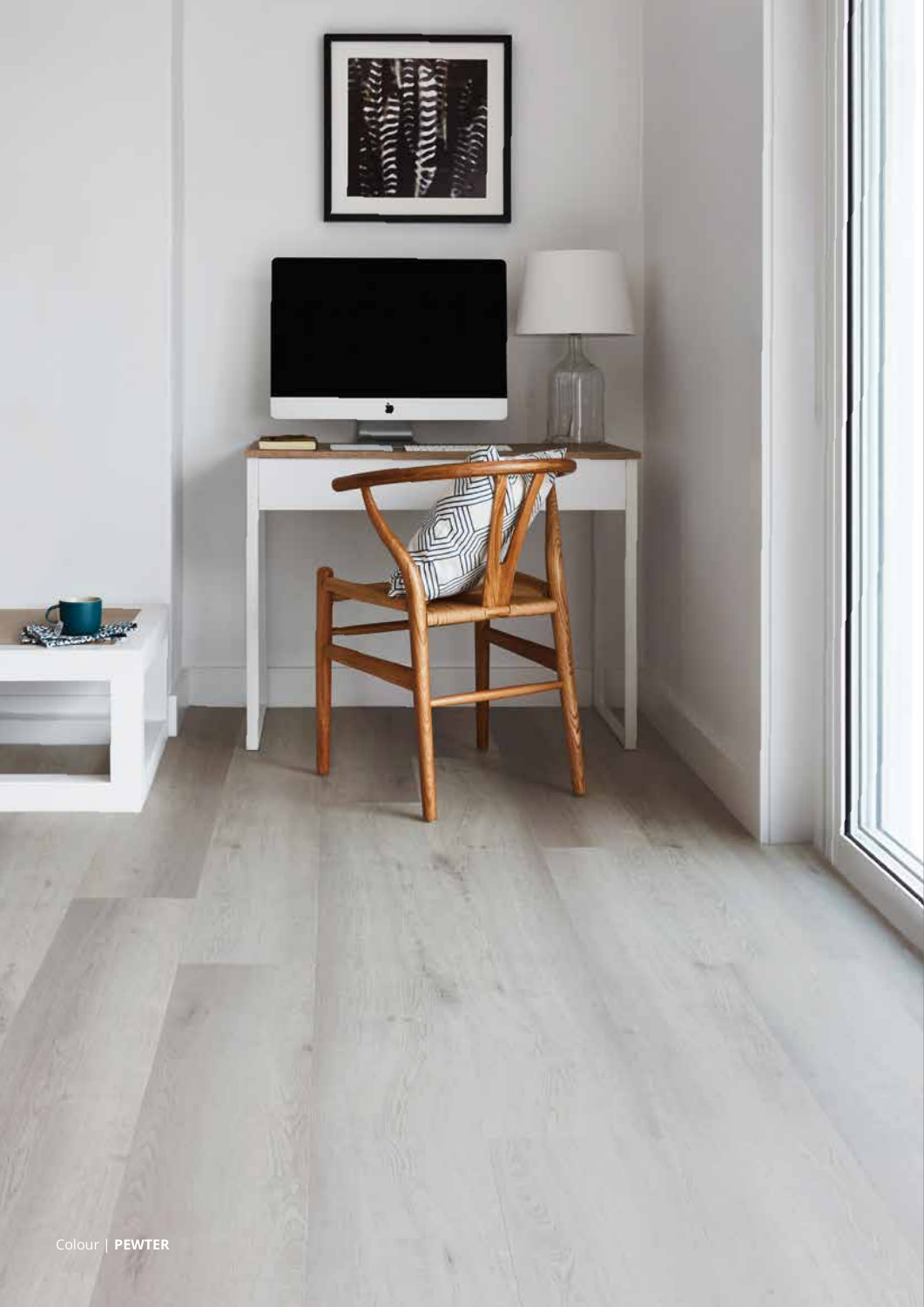# **Colour Range**

## SPC CLICK **1520 x 228 x 6.5mm**

The visual décors feature realistic timber textures and colours in both classic Australian Timber and a contemporary colour palette. The planks also display an attached acoustic IXPE foam layer that delivers excellent noise reduction capabilities. Easi-Plank is anti-static and will resist common household stains & spillage.



Antique

Brown Stone









Ironwood

Maize

Pewter





Red Stone

Silver Grey





Washed Coral



Wheat

## SPC CLICK **1520 x 180 x 6.5mm**







#### Blackbutt

Smoked Spotted Gum

Spotted Gum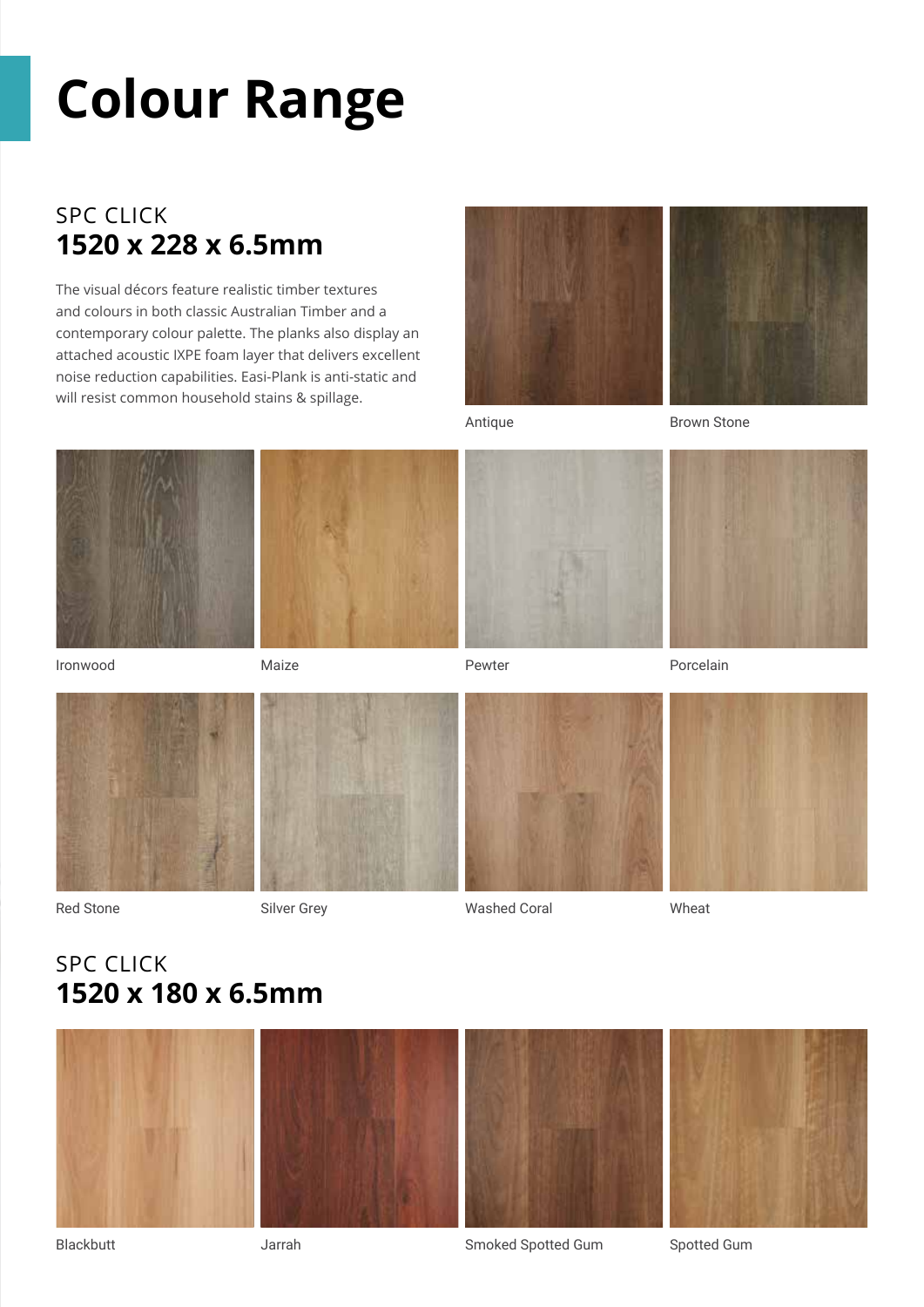# **Technical Specifications**

#### **DESCRIPTION & PROFILE**

Stone Polymer Composite (SPC) construction. Unilin click profle. Micro Bevel Edges, V4.

#### **SURFACE FEATURES**

Realistic timber visuals, on-trend colours and textures. Water based Matte coating.

#### **SLIP RATING**

AS 4586:2013 Appendix A, slider 96 Wet Pendulum P4.

#### **FIRE TEST**

CHF Value, 10.9 kWm2. Smoke Value, 148% minutes.

#### **VOC EMISSIONS**

< E1, FloorScore Certifed SCS-EC10.3-2014 v4.0.

#### **SIZE**

1520x 228 x 6.5mm, 2.080 m2/ Ctn, 6 planks 1520 x 180 x 6.5mm, 2.189 m2 / Ctn, 8 planks

#### **WARRANTY**

25 Year Limited Lifetime Structural Warranty 20 Year Limited Lifetime Residential Wear Warranty 5 Year Limited Lifetime Commercial Warranty

*Steam mopping should not be used under any circumstances. Regular sweeping and a damp mop for general cleaning.*



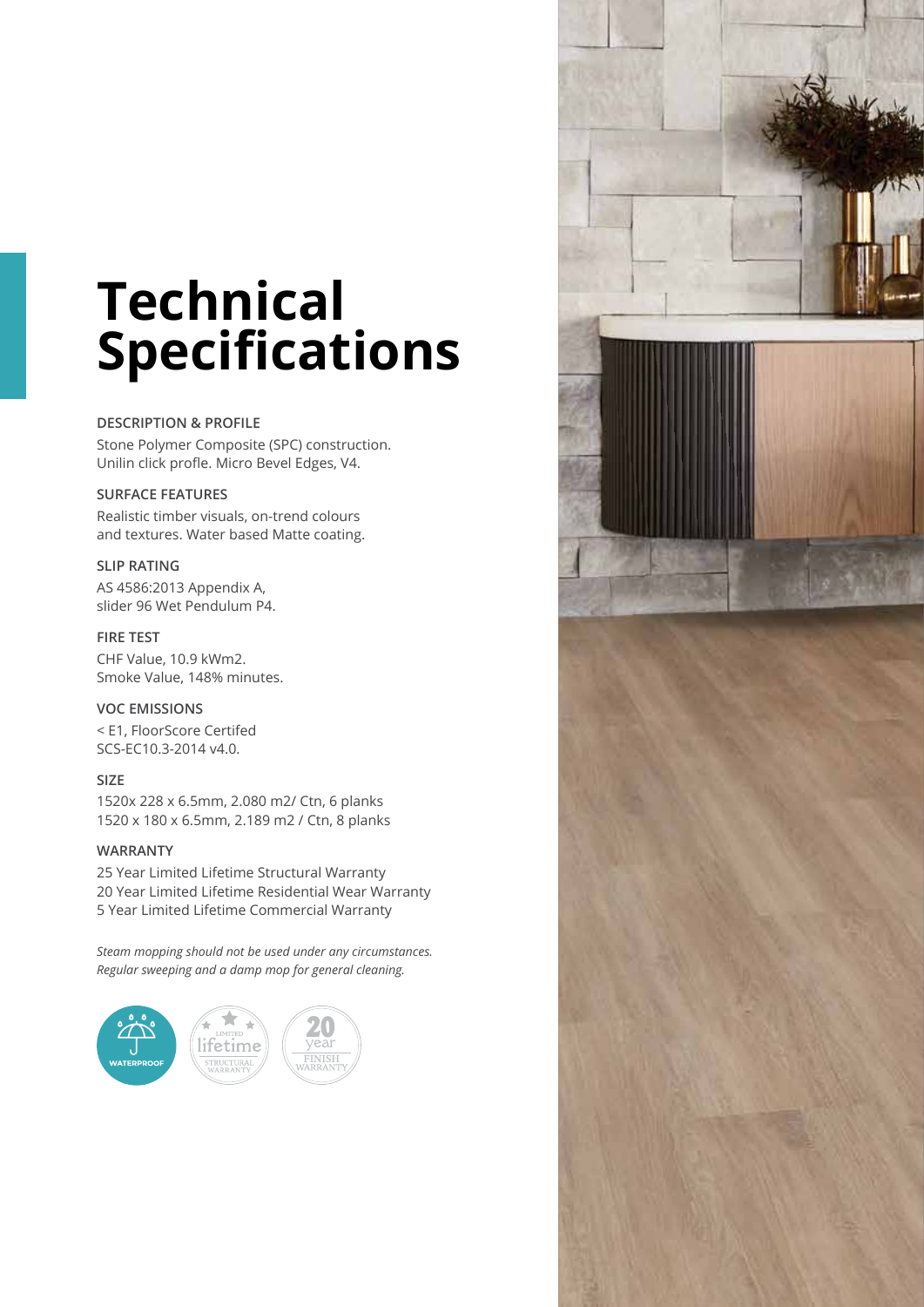